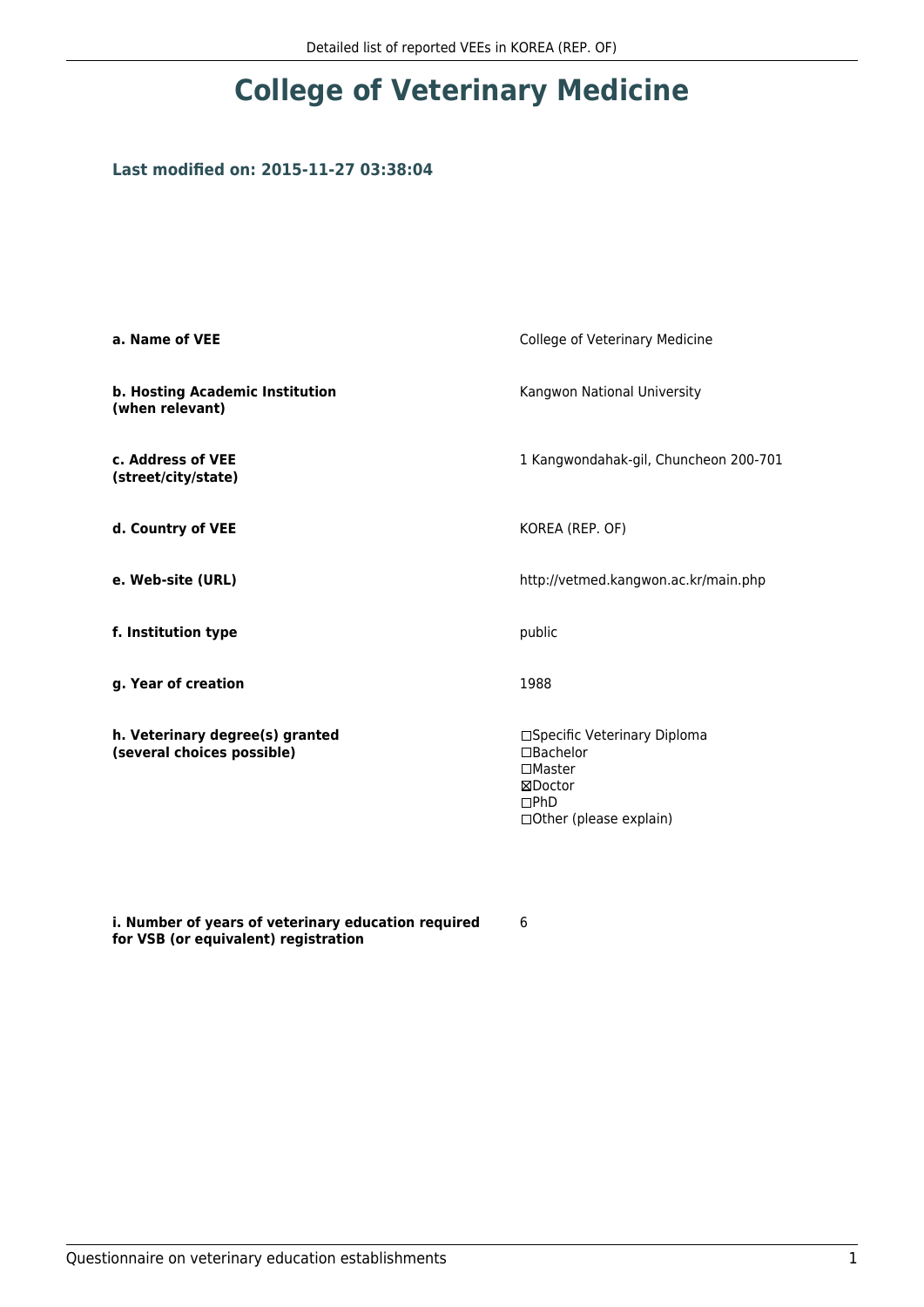|                                                                                                   | 1st Year                                                                                                                                                              | $0 - 50$ |
|---------------------------------------------------------------------------------------------------|-----------------------------------------------------------------------------------------------------------------------------------------------------------------------|----------|
|                                                                                                   | 2d Year                                                                                                                                                               | $0 - 50$ |
|                                                                                                   | 3d Year                                                                                                                                                               | $0 - 50$ |
|                                                                                                   | 4th Year                                                                                                                                                              | $0 - 50$ |
|                                                                                                   | 5th Year                                                                                                                                                              | $0 - 50$ |
|                                                                                                   | 6th Year                                                                                                                                                              | $0 - 50$ |
|                                                                                                   | 7th Year                                                                                                                                                              |          |
| k. Average number of veterinary graduates per year<br>from the establishment                      | $0 - 50$                                                                                                                                                              |          |
| I. Minimum education required for admission to the<br>establishment<br>(several choices possible) | ⊠High School University Entrance<br>Qualification<br>□Pre-Veterinary Science Diploma<br>□Pre-Veterinary Science Degree<br>□Other specific VEE entrance qualifications |          |
| m. Is there a selection procedure at<br>(several choices possible)                                | ⊠National level<br>□State level<br>⊠Establishment level                                                                                                               |          |
| n. National accreditation/certification/approval                                                  | No                                                                                                                                                                    |          |
| o. Regional accreditation/certification/approval                                                  | No                                                                                                                                                                    |          |
| p. Any form of other international<br>accreditation/certification/approval?                       | No                                                                                                                                                                    |          |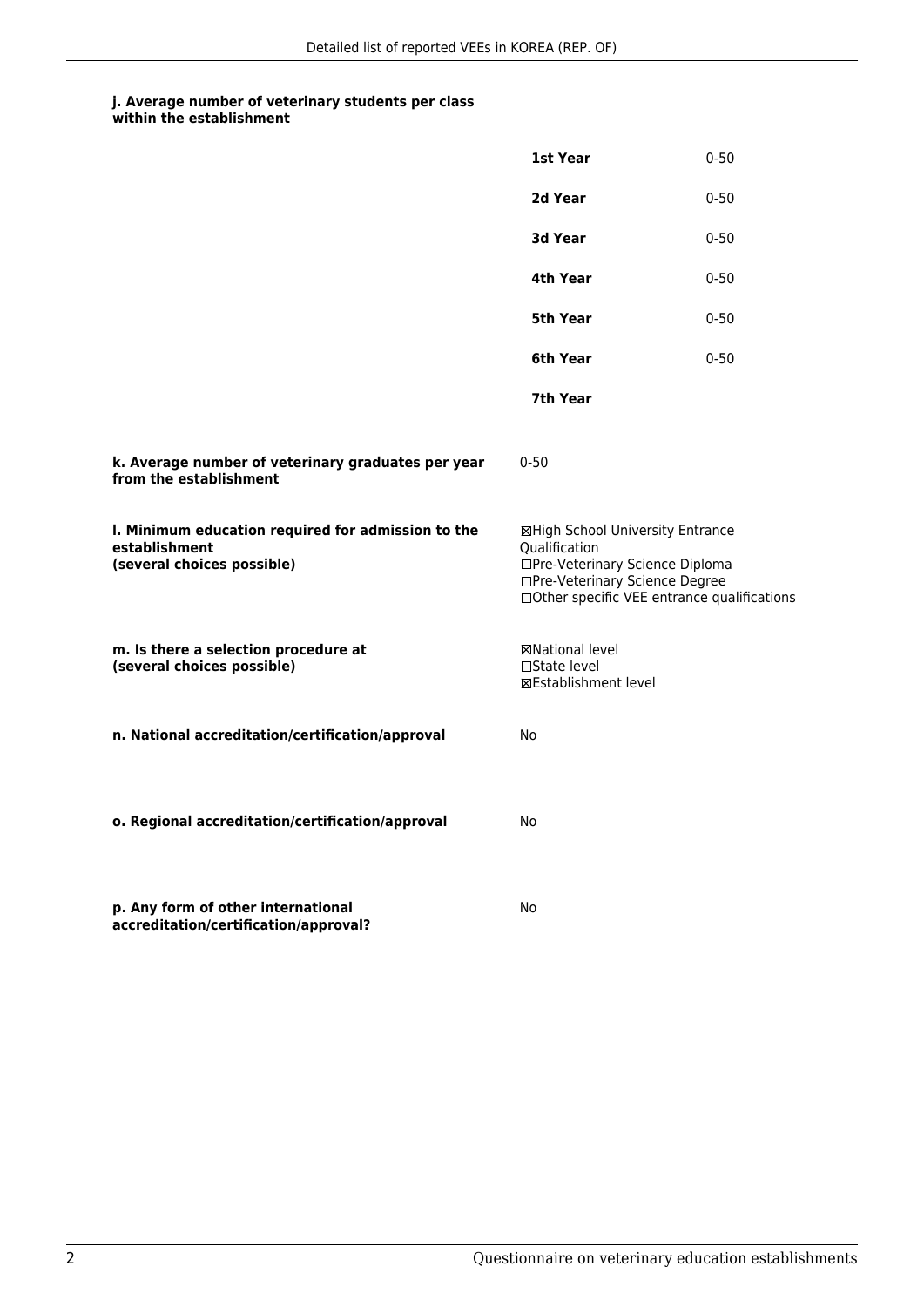### **Last modified on: 2015-11-27 05:55:29**

| a. Name of VEE                                                | College of Veterinary Medicine                                                                                 |
|---------------------------------------------------------------|----------------------------------------------------------------------------------------------------------------|
| b. Hosting Academic Institution<br>(when relevant)            | Chungnam National University                                                                                   |
| c. Address of VEE<br>(street/city/state)                      | 99 Daehak-ro, Yuseong-gu, Daejeon 305-764                                                                      |
| d. Country of VEE                                             | KOREA (REP. OF)                                                                                                |
| e. Web-site (URL)                                             | http://vetmed.cnu.ac.kr                                                                                        |
| f. Institution type                                           | public                                                                                                         |
| g. Year of creation                                           | 1982                                                                                                           |
| h. Veterinary degree(s) granted<br>(several choices possible) | □Specific Veterinary Diploma<br>□Bachelor<br>$\Box$ Master<br>⊠Doctor<br>DPhD<br>$\Box$ Other (please explain) |

**i. Number of years of veterinary education required for VSB (or equivalent) registration**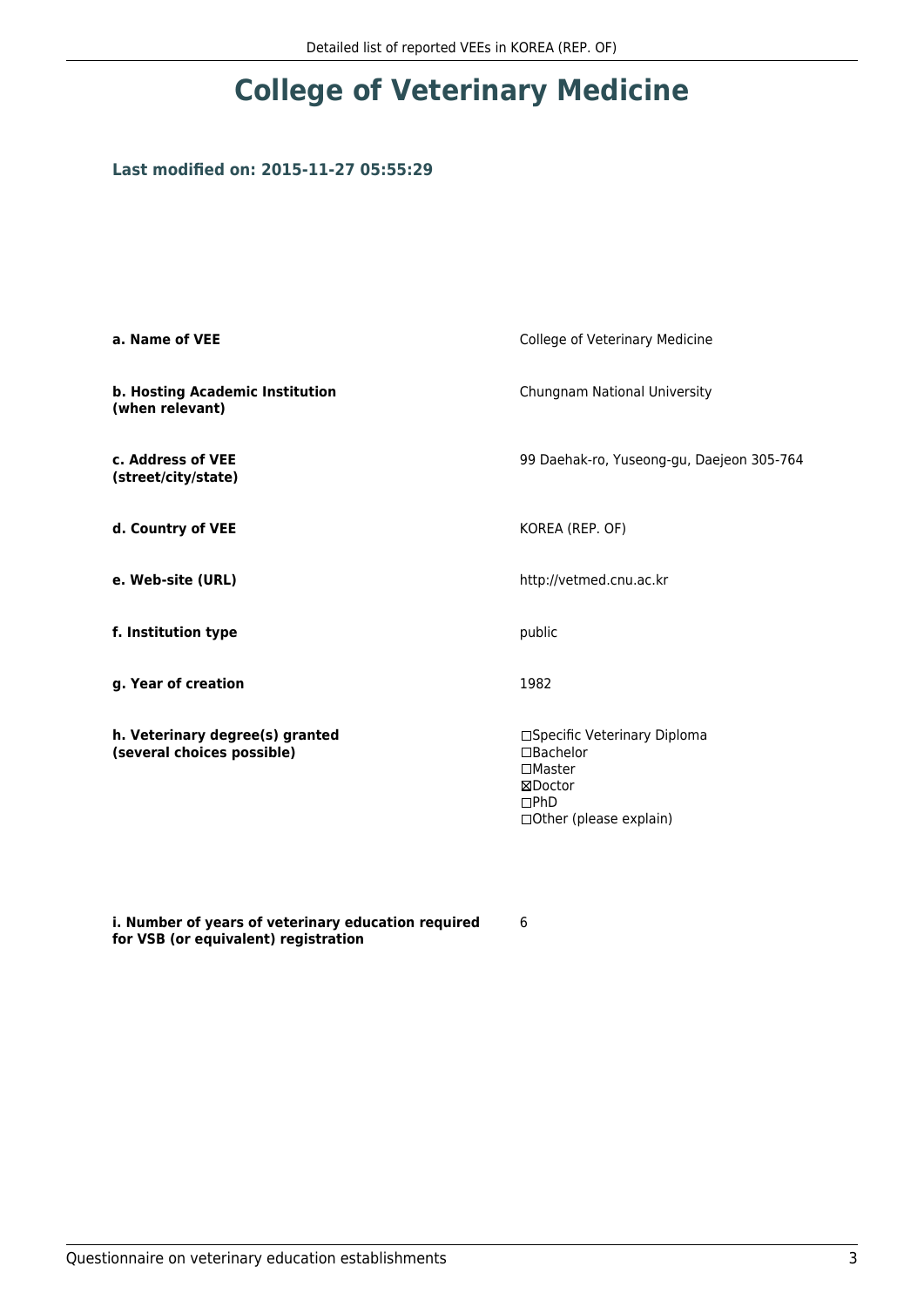| within the establishment |
|--------------------------|
|                          |

|                                                                                                   | 1st Year                                                                                                                                                              | 51-100 |
|---------------------------------------------------------------------------------------------------|-----------------------------------------------------------------------------------------------------------------------------------------------------------------------|--------|
|                                                                                                   | 2d Year                                                                                                                                                               | 51-100 |
|                                                                                                   | 3d Year                                                                                                                                                               | 51-100 |
|                                                                                                   | 4th Year                                                                                                                                                              | 51-100 |
|                                                                                                   | 5th Year                                                                                                                                                              | 51-100 |
|                                                                                                   | 6th Year                                                                                                                                                              | 51-100 |
|                                                                                                   | 7th Year                                                                                                                                                              |        |
| k. Average number of veterinary graduates per year<br>from the establishment                      | 51-100                                                                                                                                                                |        |
| I. Minimum education required for admission to the<br>establishment<br>(several choices possible) | ⊠High School University Entrance<br>Oualification<br>□Pre-Veterinary Science Diploma<br>□Pre-Veterinary Science Degree<br>□Other specific VEE entrance qualifications |        |
| m. Is there a selection procedure at<br>(several choices possible)                                | ⊠National level<br>□State level<br><b>⊠Establishment level</b>                                                                                                        |        |
| n. National accreditation/certification/approval                                                  | No                                                                                                                                                                    |        |
| o. Regional accreditation/certification/approval                                                  | No                                                                                                                                                                    |        |
| p. Any form of other international<br>accreditation/certification/approval?                       | No                                                                                                                                                                    |        |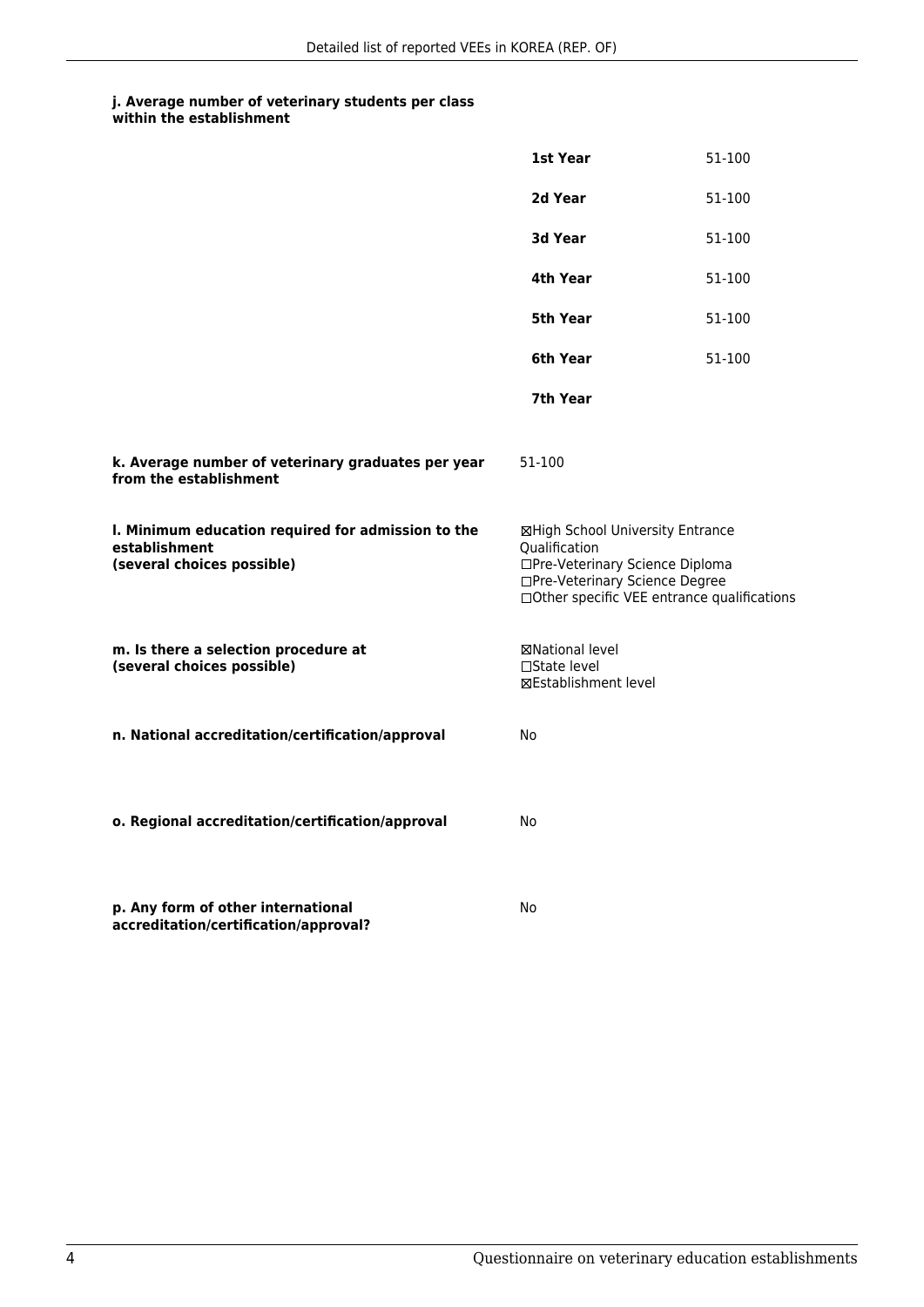### **Last modified on: 2015-11-27 05:42:26**

| a. Name of VEE                                                | College of Veterinary Medicine                                                                                     |
|---------------------------------------------------------------|--------------------------------------------------------------------------------------------------------------------|
| b. Hosting Academic Institution<br>(when relevant)            | Chungbuk National University                                                                                       |
| c. Address of VEE<br>(street/city/state)                      | Chungdae-ro 1, Sewon-gu, Cheongju 361-763                                                                          |
| d. Country of VEE                                             | KOREA (REP. OF)                                                                                                    |
| e. Web-site (URL)                                             | http://vetmed.cbnu.ac.kr/index3.html                                                                               |
| f. Institution type                                           | public                                                                                                             |
| g. Year of creation                                           | 1989                                                                                                               |
| h. Veterinary degree(s) granted<br>(several choices possible) | □Specific Veterinary Diploma<br>□Bachelor<br>$\Box$ Master<br>⊠Doctor<br>$\square$ PhD<br>□ Other (please explain) |

**i. Number of years of veterinary education required for VSB (or equivalent) registration**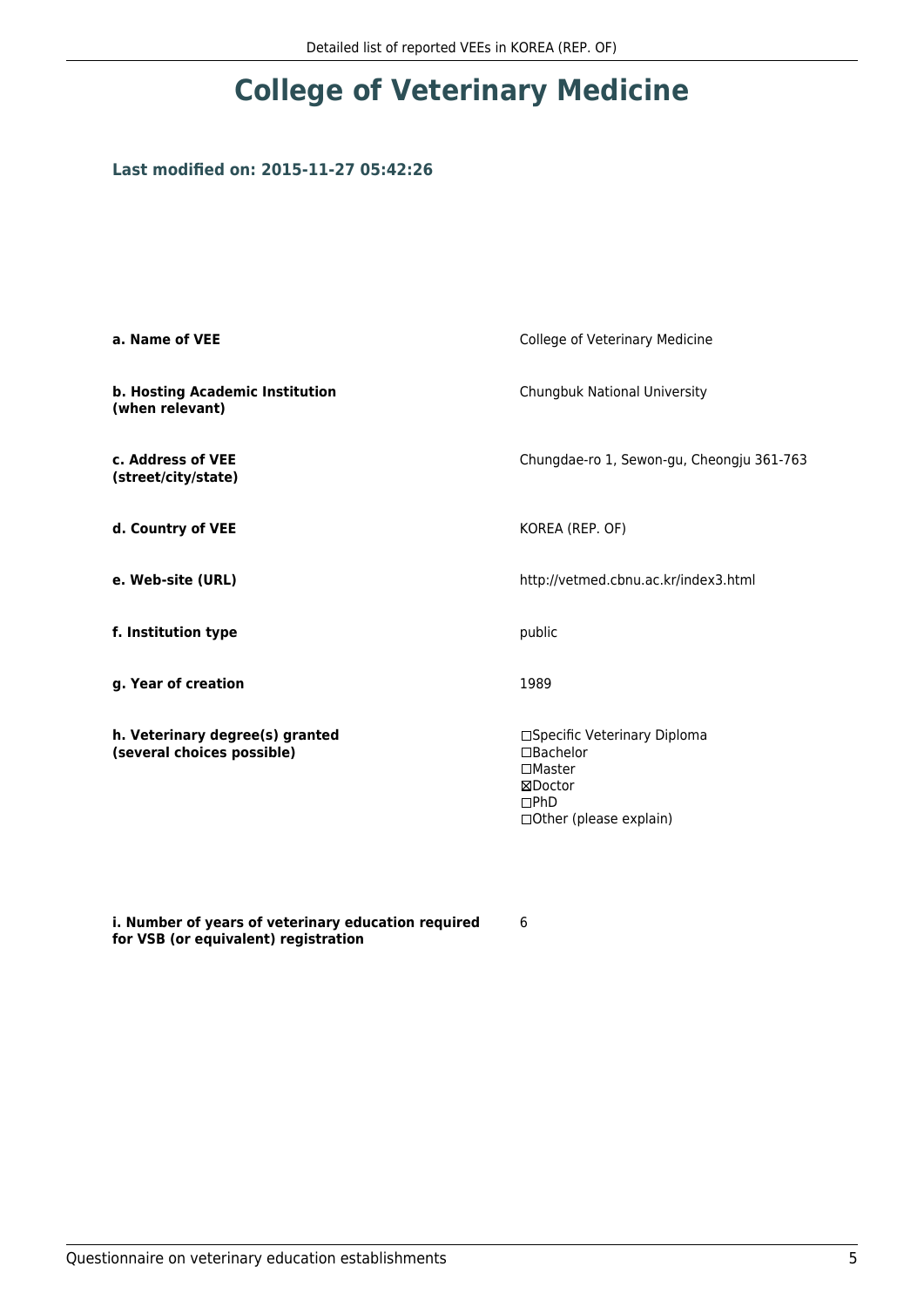|                                                                                                   | 1st Year                                                                                                                                                              | $0 - 50$ |
|---------------------------------------------------------------------------------------------------|-----------------------------------------------------------------------------------------------------------------------------------------------------------------------|----------|
|                                                                                                   | 2d Year                                                                                                                                                               | $0 - 50$ |
|                                                                                                   | 3d Year                                                                                                                                                               | 51-100   |
|                                                                                                   | 4th Year                                                                                                                                                              | 51-100   |
|                                                                                                   | 5th Year                                                                                                                                                              | $0 - 50$ |
|                                                                                                   | 6th Year                                                                                                                                                              | $0 - 50$ |
|                                                                                                   | 7th Year                                                                                                                                                              |          |
| k. Average number of veterinary graduates per year<br>from the establishment                      | $0 - 50$                                                                                                                                                              |          |
| I. Minimum education required for admission to the<br>establishment<br>(several choices possible) | ⊠High School University Entrance<br>Qualification<br>□Pre-Veterinary Science Diploma<br>□Pre-Veterinary Science Degree<br>□Other specific VEE entrance qualifications |          |
| m. Is there a selection procedure at<br>(several choices possible)                                | ⊠National level<br>$\Box$ State level<br>⊠Establishment level                                                                                                         |          |
| n. National accreditation/certification/approval                                                  | No                                                                                                                                                                    |          |
| o. Regional accreditation/certification/approval                                                  | No                                                                                                                                                                    |          |
| p. Any form of other international<br>accreditation/certification/approval?                       | No                                                                                                                                                                    |          |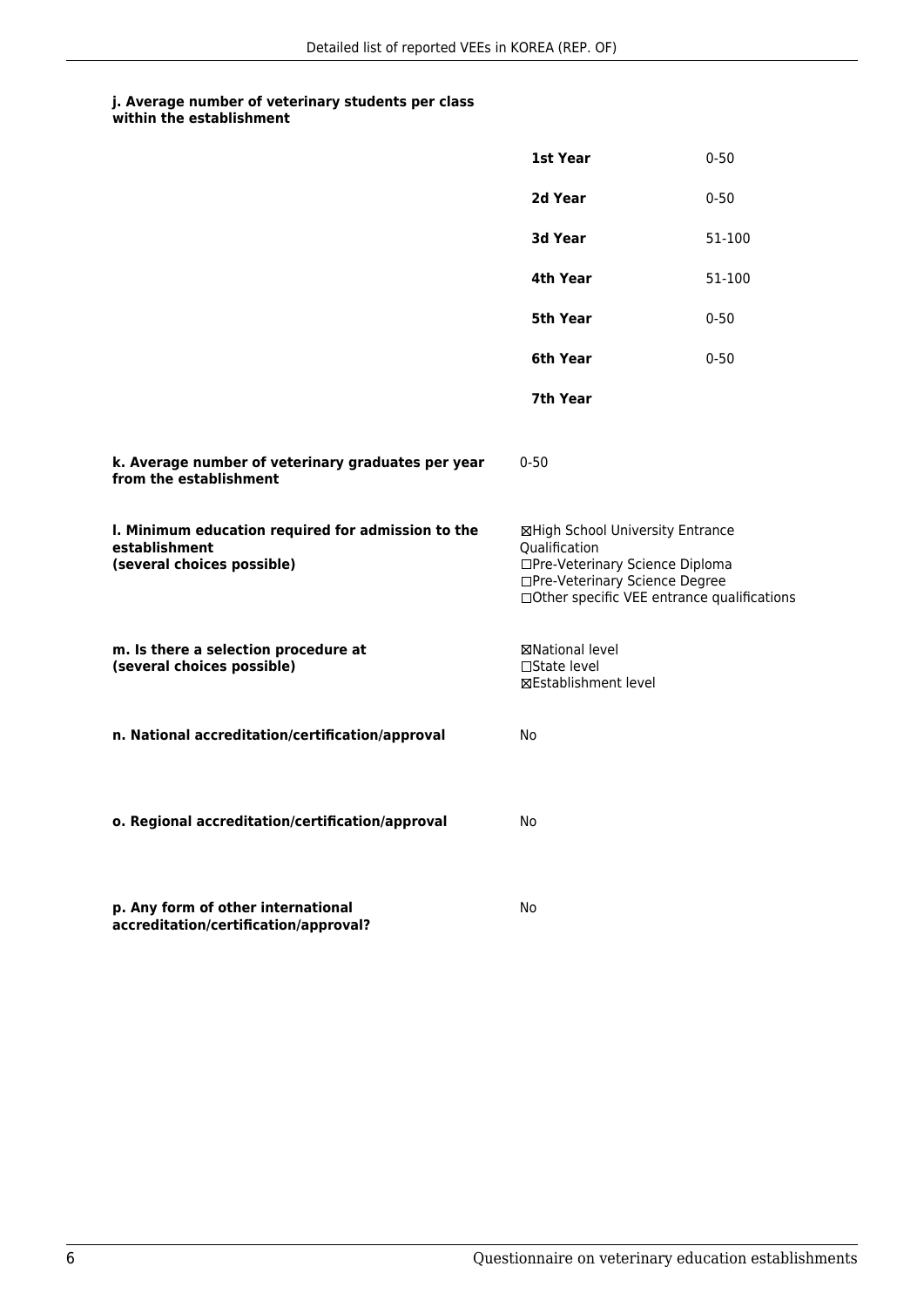### **Last modified on: 2015-11-27 05:44:04**

| a. Name of VEE                                                | College of Veterinary Medicine                                                                                    |
|---------------------------------------------------------------|-------------------------------------------------------------------------------------------------------------------|
| b. Hosting Academic Institution<br>(when relevant)            | Chonnam National University                                                                                       |
| c. Address of VEE<br>(street/city/state)                      | 77 Yongbong-ro, Buk-gu, Gwangju 500-757                                                                           |
| d. Country of VEE                                             | KOREA (REP. OF)                                                                                                   |
| e. Web-site (URL)                                             | http://vetmed.jnu.ac.kr                                                                                           |
| f. Institution type                                           | public                                                                                                            |
| g. Year of creation                                           | 1952                                                                                                              |
| h. Veterinary degree(s) granted<br>(several choices possible) | □Specific Veterinary Diploma<br>□Bachelor<br>$\square$ Master<br>⊠Doctor<br>DPhD<br>$\Box$ Other (please explain) |

**i. Number of years of veterinary education required for VSB (or equivalent) registration**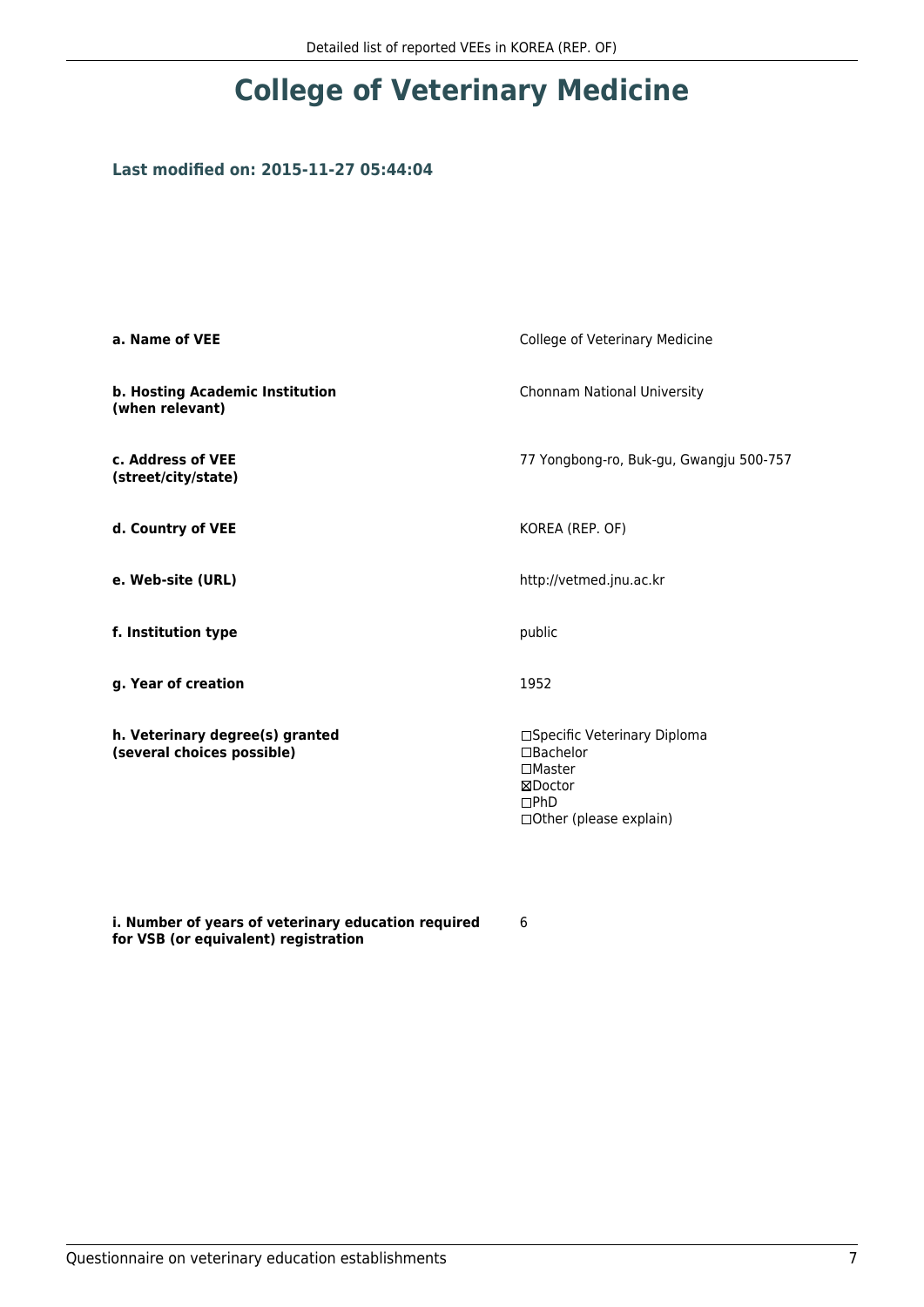|                                                                                                   | 1st Year                                                                                                                                                              | $0 - 50$ |
|---------------------------------------------------------------------------------------------------|-----------------------------------------------------------------------------------------------------------------------------------------------------------------------|----------|
|                                                                                                   | 2d Year                                                                                                                                                               | $0 - 50$ |
|                                                                                                   | 3d Year                                                                                                                                                               | 51-100   |
|                                                                                                   | 4th Year                                                                                                                                                              | 51-100   |
|                                                                                                   | 5th Year                                                                                                                                                              | 51-100   |
|                                                                                                   | 6th Year                                                                                                                                                              | 51-100   |
|                                                                                                   | 7th Year                                                                                                                                                              |          |
| k. Average number of veterinary graduates per year<br>from the establishment                      | 51-100                                                                                                                                                                |          |
| I. Minimum education required for admission to the<br>establishment<br>(several choices possible) | ⊠High School University Entrance<br>Qualification<br>□Pre-Veterinary Science Diploma<br>□Pre-Veterinary Science Degree<br>□Other specific VEE entrance qualifications |          |
| m. Is there a selection procedure at<br>(several choices possible)                                | ⊠National level<br>$\Box$ State level<br>⊠Establishment level                                                                                                         |          |
| n. National accreditation/certification/approval                                                  | No                                                                                                                                                                    |          |
| o. Regional accreditation/certification/approval                                                  | No                                                                                                                                                                    |          |
| p. Any form of other international<br>accreditation/certification/approval?                       | No                                                                                                                                                                    |          |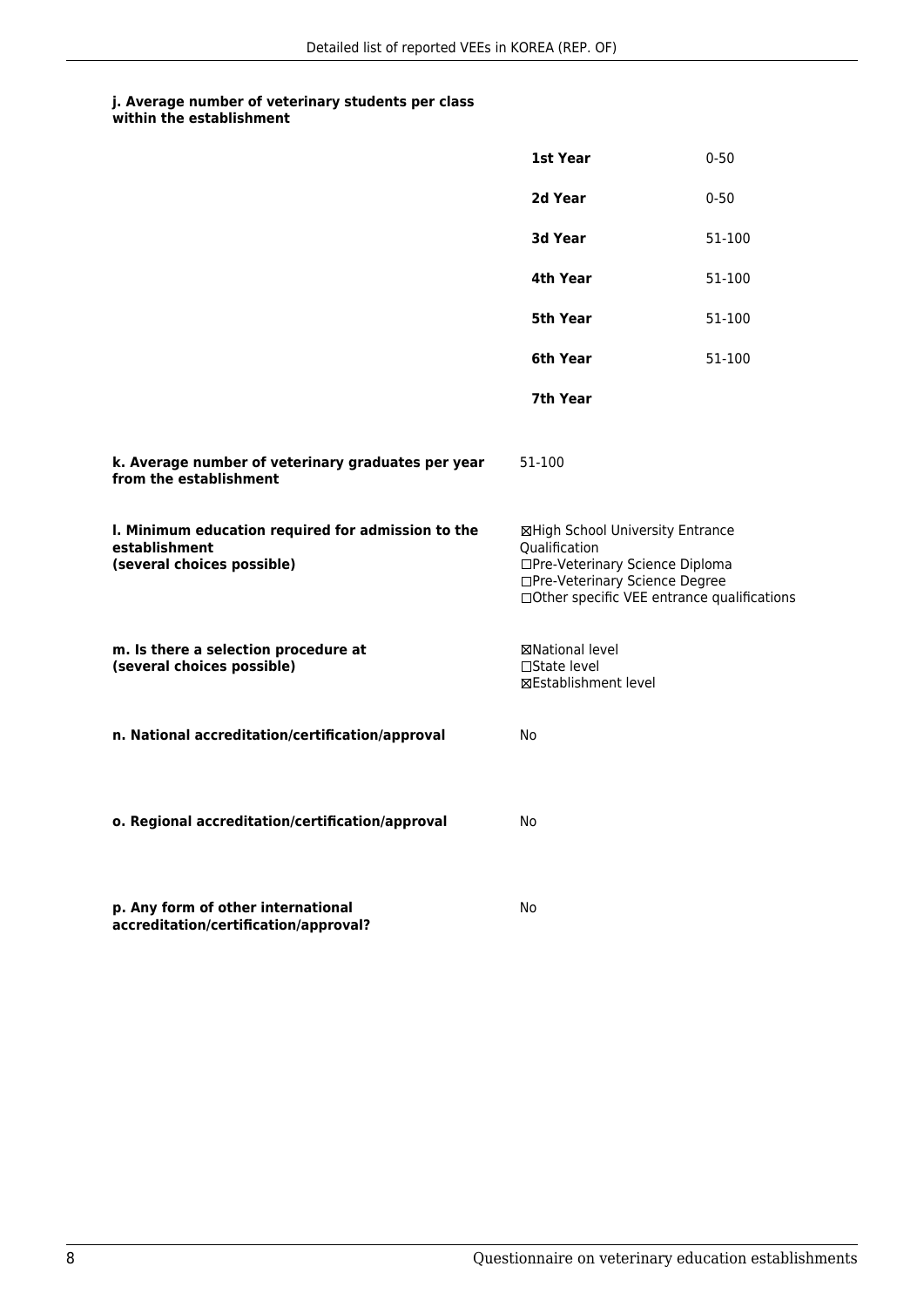### **Last modified on: 2015-11-27 05:45:28**

| a. Name of VEE                                                | College of Veterinary Medicine                                                                            |
|---------------------------------------------------------------|-----------------------------------------------------------------------------------------------------------|
| b. Hosting Academic Institution<br>(when relevant)            | Gyeongsang National University                                                                            |
| c. Address of VEE<br>(street/city/state)                      | 501, Jinju-daero, Jinju 660-701                                                                           |
| d. Country of VEE                                             | KOREA (REP. OF)                                                                                           |
| e. Web-site (URL)                                             | www.gnu.ac.kr/main/index t.jsp                                                                            |
| f. Institution type                                           | public                                                                                                    |
| g. Year of creation                                           | 1955                                                                                                      |
| h. Veterinary degree(s) granted<br>(several choices possible) | □Specific Veterinary Diploma<br>□Bachelor<br>$\Box$ Master<br>⊠Doctor<br>DPhD<br>□ Other (please explain) |

**i. Number of years of veterinary education required for VSB (or equivalent) registration**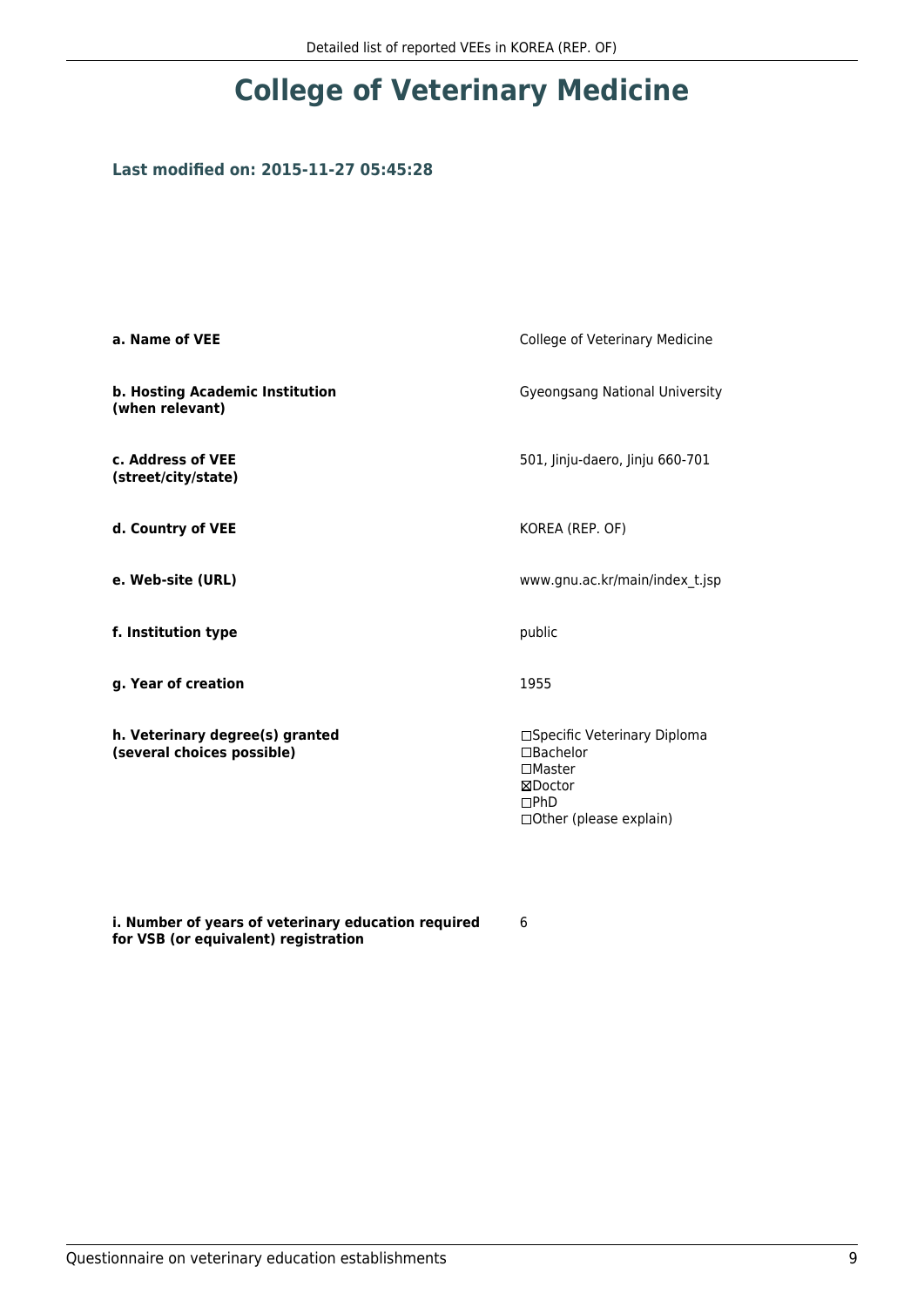| within the establishment |
|--------------------------|
|                          |

|                                                                                                   | 1st Year                                                                                                                                                              | 51-100 |
|---------------------------------------------------------------------------------------------------|-----------------------------------------------------------------------------------------------------------------------------------------------------------------------|--------|
|                                                                                                   | 2d Year                                                                                                                                                               | 51-100 |
|                                                                                                   | 3d Year                                                                                                                                                               | 51-100 |
|                                                                                                   | 4th Year                                                                                                                                                              | 51-100 |
|                                                                                                   | 5th Year                                                                                                                                                              | 51-100 |
|                                                                                                   | 6th Year                                                                                                                                                              | 51-100 |
|                                                                                                   | 7th Year                                                                                                                                                              |        |
| k. Average number of veterinary graduates per year<br>from the establishment                      | 51-100                                                                                                                                                                |        |
| I. Minimum education required for admission to the<br>establishment<br>(several choices possible) | ⊠High School University Entrance<br>Qualification<br>□Pre-Veterinary Science Diploma<br>□Pre-Veterinary Science Degree<br>□Other specific VEE entrance qualifications |        |
| m. Is there a selection procedure at<br>(several choices possible)                                | ⊠National level<br>$\Box$ State level<br>⊠Establishment level                                                                                                         |        |
| n. National accreditation/certification/approval                                                  | No                                                                                                                                                                    |        |
| o. Regional accreditation/certification/approval                                                  | No                                                                                                                                                                    |        |
| p. Any form of other international<br>accreditation/certification/approval?                       | No                                                                                                                                                                    |        |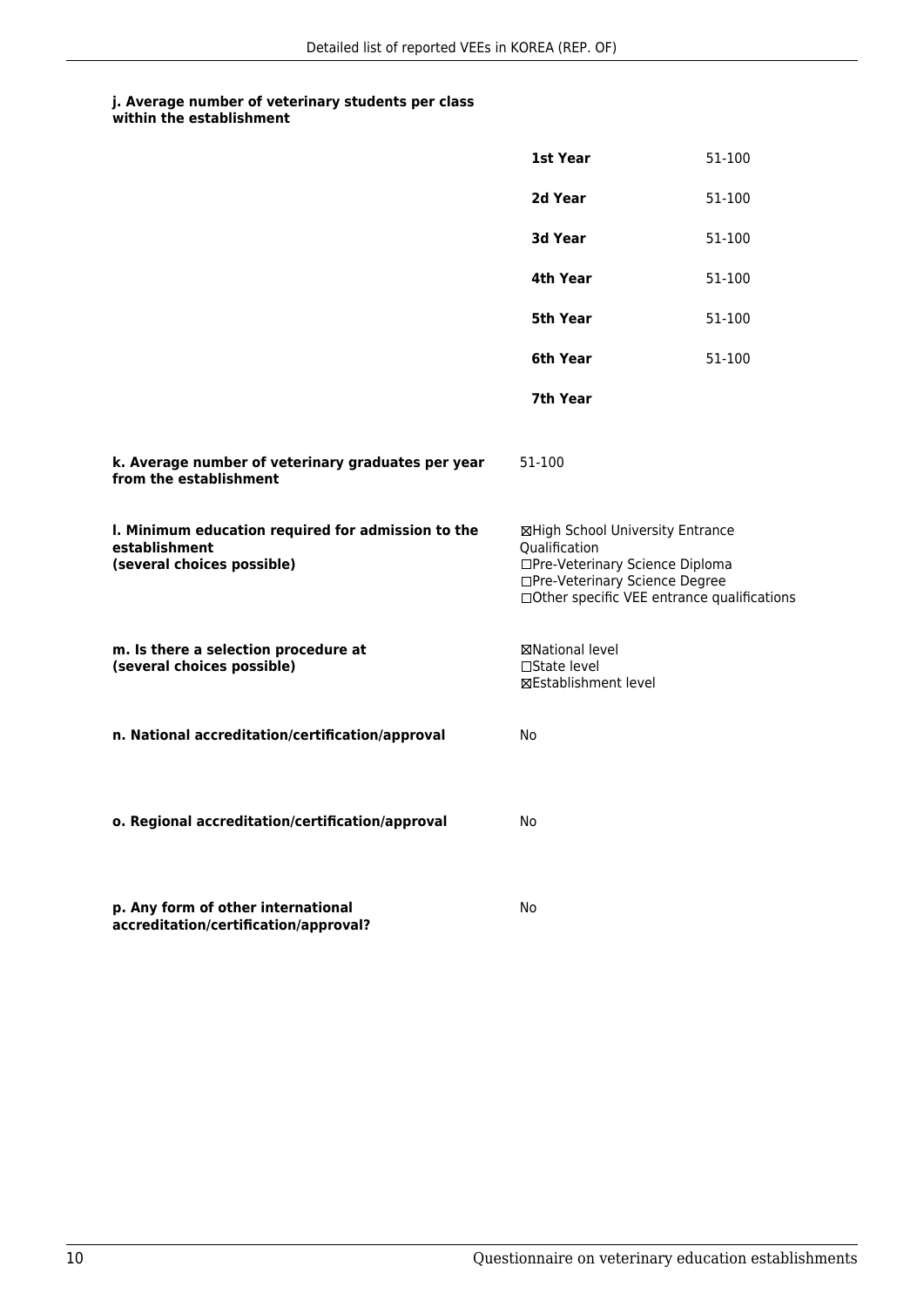### **Last modified on: 2015-11-27 05:47:04**

| a. Name of VEE                                                | College of Veterinary Medicine                                                                                     |
|---------------------------------------------------------------|--------------------------------------------------------------------------------------------------------------------|
| b. Hosting Academic Institution<br>(when relevant)            | Chonbuk National University                                                                                        |
| c. Address of VEE<br>(street/city/state)                      | 79 Gobong-ro, Iksan-si, Iksan 570-752                                                                              |
| d. Country of VEE                                             | KOREA (REP. OF)                                                                                                    |
| e. Web-site (URL)                                             | http://vetmed.jbnu.ac.kr                                                                                           |
| f. Institution type                                           | public                                                                                                             |
| g. Year of creation                                           | 1951                                                                                                               |
| h. Veterinary degree(s) granted<br>(several choices possible) | □Specific Veterinary Diploma<br>$\Box$ Bachelor<br>$\square$ Master<br>⊠Doctor<br>DPhD<br>□ Other (please explain) |

**i. Number of years of veterinary education required for VSB (or equivalent) registration**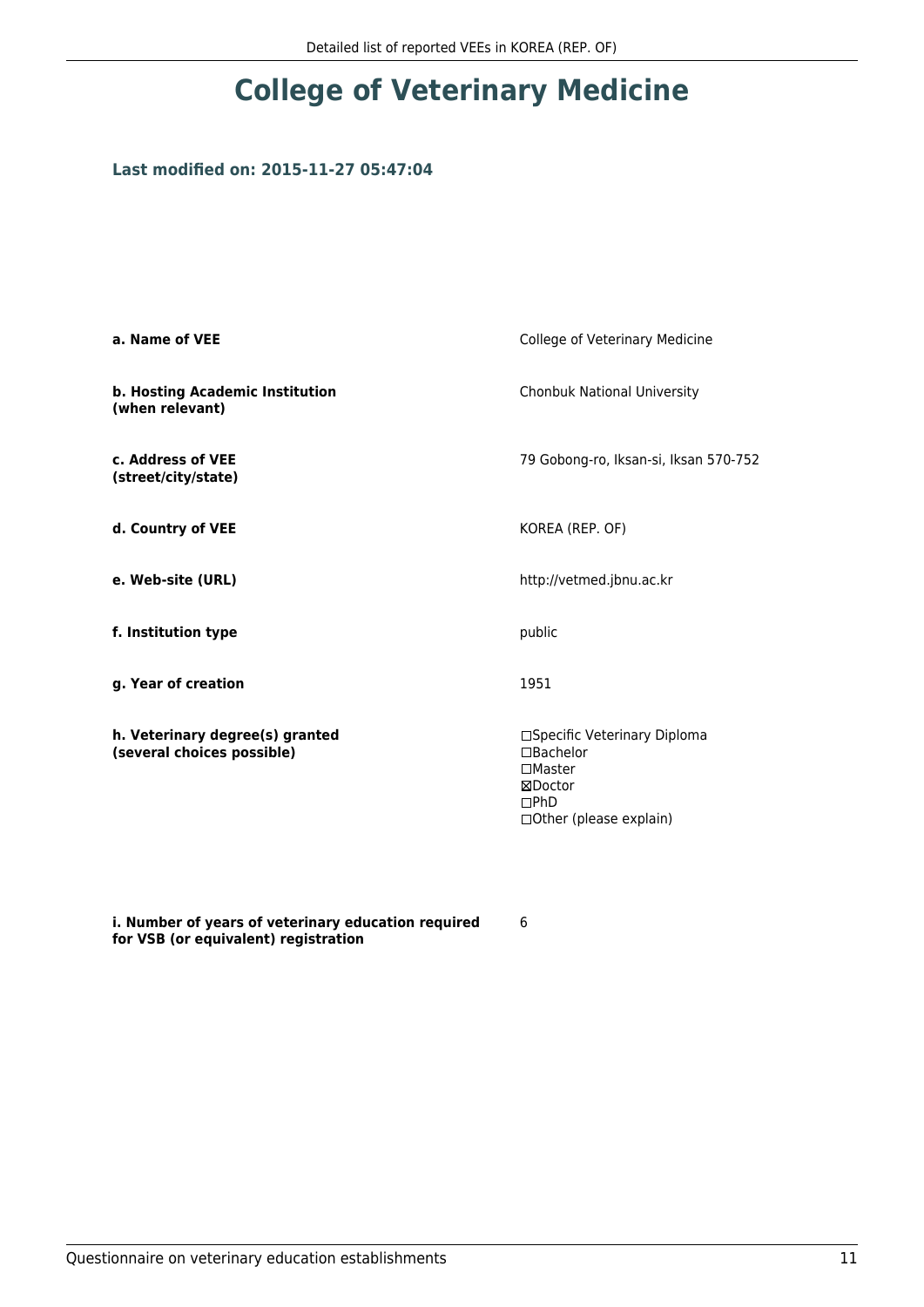|                                                                                                   | 1st Year                                                                                                                                                              | 51-100 |
|---------------------------------------------------------------------------------------------------|-----------------------------------------------------------------------------------------------------------------------------------------------------------------------|--------|
|                                                                                                   | 2d Year                                                                                                                                                               | 51-100 |
|                                                                                                   | 3d Year                                                                                                                                                               | 51-100 |
|                                                                                                   | 4th Year                                                                                                                                                              | 51-100 |
|                                                                                                   | 5th Year                                                                                                                                                              | 51-100 |
|                                                                                                   | 6th Year                                                                                                                                                              | 51-100 |
|                                                                                                   | 7th Year                                                                                                                                                              |        |
| k. Average number of veterinary graduates per year<br>from the establishment                      | $0 - 50$                                                                                                                                                              |        |
| I. Minimum education required for admission to the<br>establishment<br>(several choices possible) | ⊠High School University Entrance<br>Qualification<br>□Pre-Veterinary Science Diploma<br>□Pre-Veterinary Science Degree<br>□Other specific VEE entrance qualifications |        |
| m. Is there a selection procedure at<br>(several choices possible)                                | ⊠National level<br>□State level<br><b>⊠Establishment level</b>                                                                                                        |        |
| n. National accreditation/certification/approval                                                  | <b>No</b>                                                                                                                                                             |        |
| o. Regional accreditation/certification/approval                                                  | No                                                                                                                                                                    |        |
| p. Any form of other international<br>accreditation/certification/approval?                       | No                                                                                                                                                                    |        |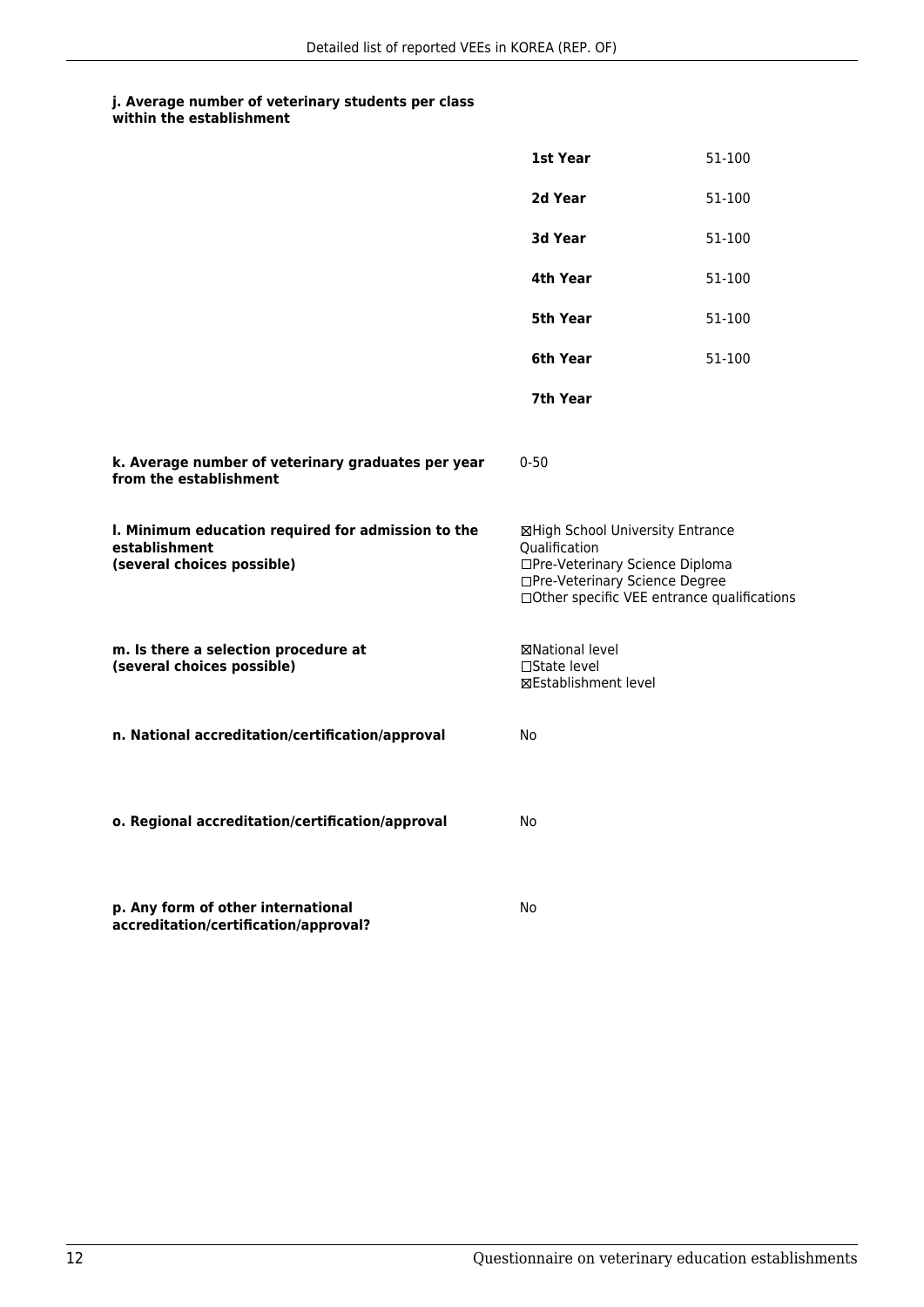### **Last modified on: 2015-11-27 05:48:35**

| a. Name of VEE                                                | College of Veterinary Medicine                                                                           |
|---------------------------------------------------------------|----------------------------------------------------------------------------------------------------------|
| b. Hosting Academic Institution<br>(when relevant)            | Seoul National University                                                                                |
| c. Address of VEE<br>(street/city/state)                      | Gwanak-ro 1, Gwanak-gu, Seoul 151-747                                                                    |
| d. Country of VEE                                             | KOREA (REP. OF)                                                                                          |
| e. Web-site (URL)                                             | http://vet.snu.ac.kr/eng/index.jsp                                                                       |
| f. Institution type                                           | public                                                                                                   |
| g. Year of creation                                           | 1947                                                                                                     |
| h. Veterinary degree(s) granted<br>(several choices possible) | □Specific Veterinary Diploma<br>□Bachelor<br>$\Box$ Master<br>⊠Doctor<br>DPhD<br>□Other (please explain) |

**i. Number of years of veterinary education required for VSB (or equivalent) registration**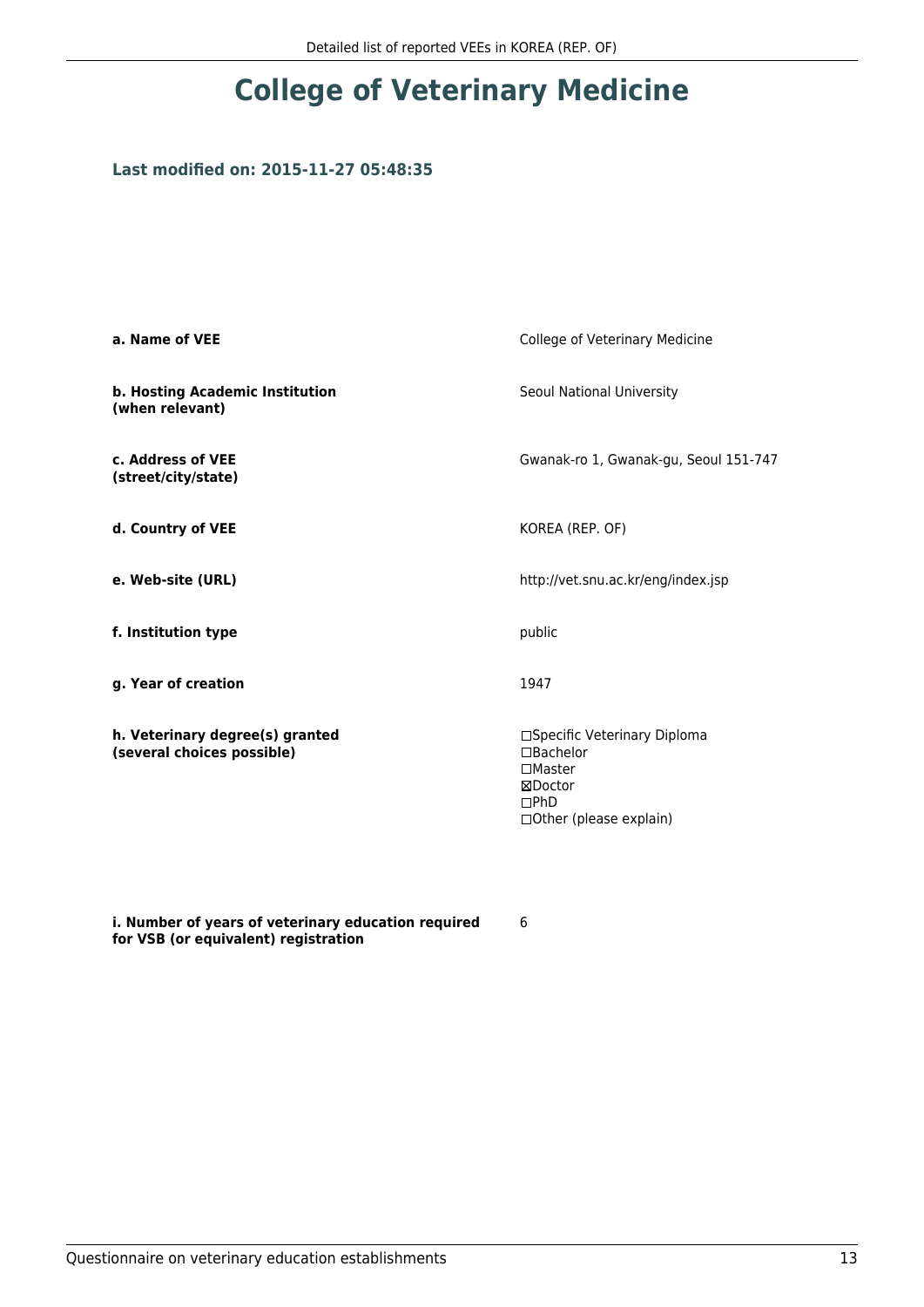|                                                                                                   | 1st Year                                                                                                                                                              | $0 - 50$ |
|---------------------------------------------------------------------------------------------------|-----------------------------------------------------------------------------------------------------------------------------------------------------------------------|----------|
|                                                                                                   | 2d Year                                                                                                                                                               | $0 - 50$ |
|                                                                                                   | 3d Year                                                                                                                                                               | $0 - 50$ |
|                                                                                                   | 4th Year                                                                                                                                                              | $0 - 50$ |
|                                                                                                   | 5th Year                                                                                                                                                              | $0 - 50$ |
|                                                                                                   | 6th Year                                                                                                                                                              | $0 - 50$ |
|                                                                                                   | 7th Year                                                                                                                                                              |          |
| k. Average number of veterinary graduates per year<br>from the establishment                      | $0 - 50$                                                                                                                                                              |          |
| I. Minimum education required for admission to the<br>establishment<br>(several choices possible) | ⊠High School University Entrance<br>Qualification<br>□Pre-Veterinary Science Diploma<br>□Pre-Veterinary Science Degree<br>□Other specific VEE entrance qualifications |          |
| m. Is there a selection procedure at<br>(several choices possible)                                | ⊠National level<br>□State level<br><b>⊠Establishment level</b>                                                                                                        |          |
| n. National accreditation/certification/approval                                                  | No                                                                                                                                                                    |          |
| o. Regional accreditation/certification/approval                                                  | No                                                                                                                                                                    |          |
| p. Any form of other international<br>accreditation/certification/approval?                       | No                                                                                                                                                                    |          |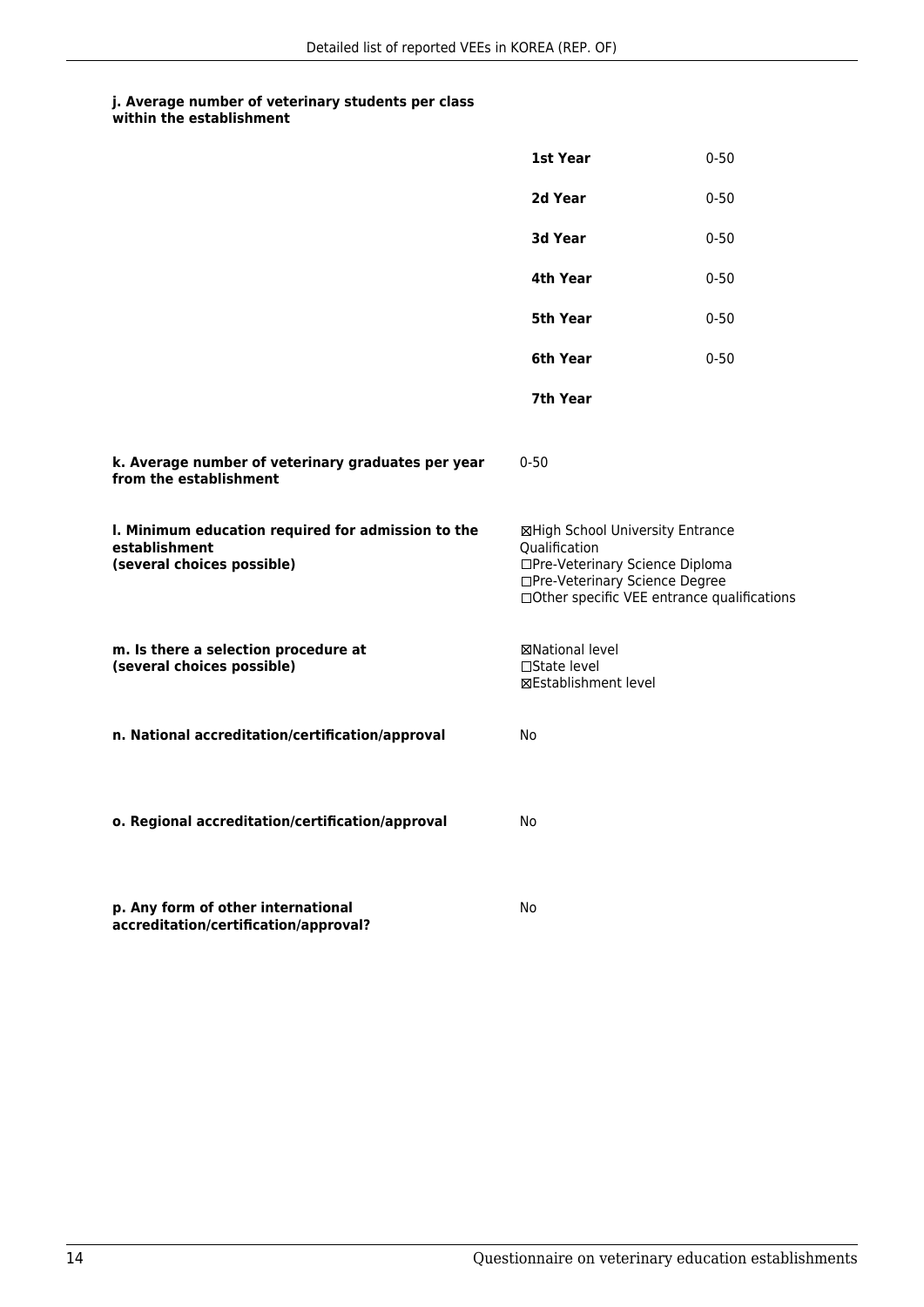### **Last modified on: 2015-11-27 05:50:15**

| a. Name of VEE                                                | College of Veterinary Medicine                                                                                    |
|---------------------------------------------------------------|-------------------------------------------------------------------------------------------------------------------|
| b. Hosting Academic Institution<br>(when relevant)            | Kyungpook National University                                                                                     |
| c. Address of VEE<br>(street/city/state)                      | Daehak-ro 80, Buk-gu, Daegu 702-701                                                                               |
| d. Country of VEE                                             | KOREA (REP. OF)                                                                                                   |
| e. Web-site (URL)                                             | http://vet.knu.ac.kr                                                                                              |
| f. Institution type                                           | public                                                                                                            |
| g. Year of creation                                           | 1953                                                                                                              |
| h. Veterinary degree(s) granted<br>(several choices possible) | □Specific Veterinary Diploma<br>□Bachelor<br>$\square$ Master<br>⊠Doctor<br>DPhD<br>$\Box$ Other (please explain) |

**i. Number of years of veterinary education required for VSB (or equivalent) registration**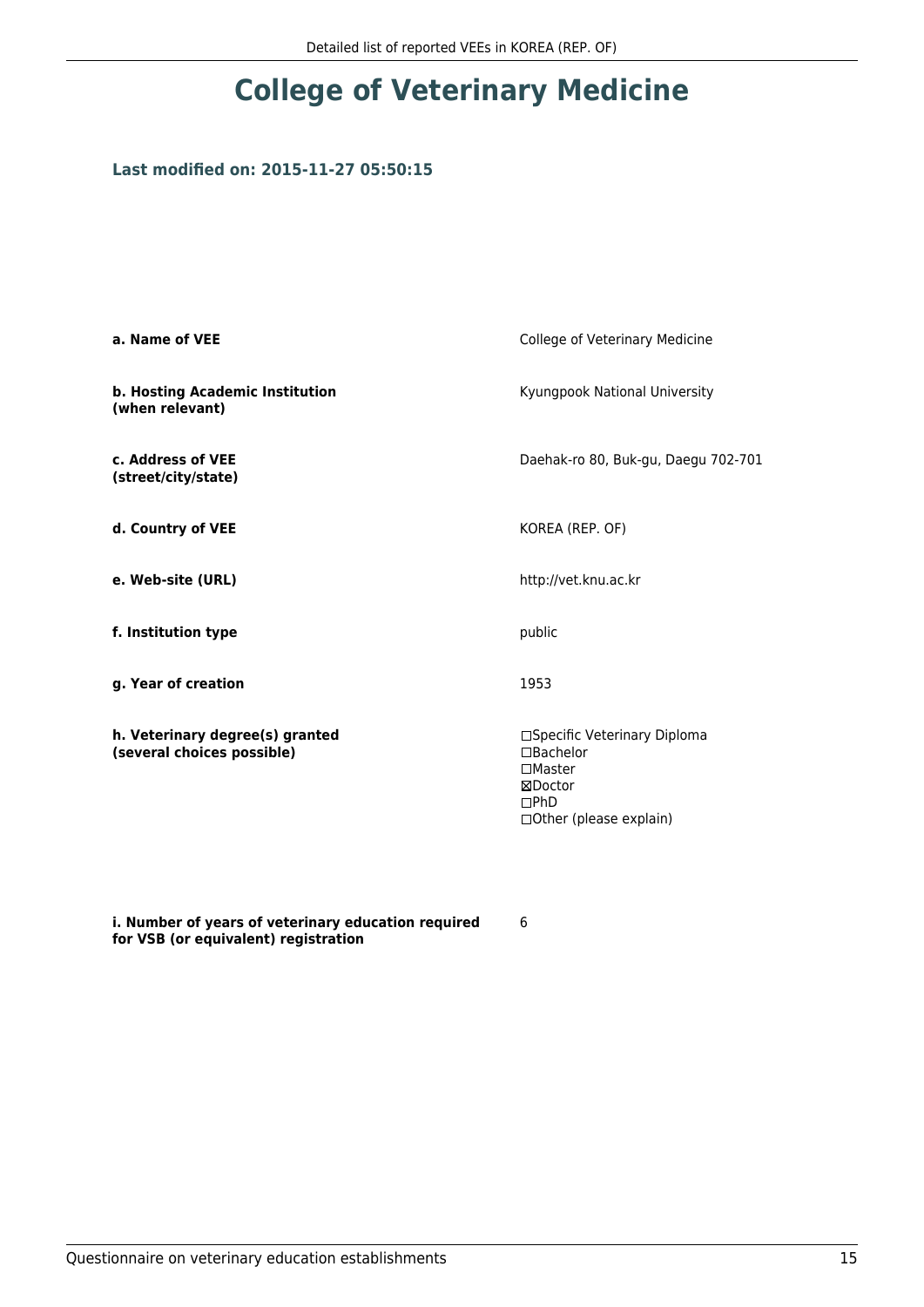| within the establishment |
|--------------------------|
|                          |

|                                                                                                   | 1st Year                                                                                                                                                              | 51-100 |
|---------------------------------------------------------------------------------------------------|-----------------------------------------------------------------------------------------------------------------------------------------------------------------------|--------|
|                                                                                                   | 2d Year                                                                                                                                                               | 51-100 |
|                                                                                                   | 3d Year                                                                                                                                                               | 51-100 |
|                                                                                                   | 4th Year                                                                                                                                                              | 51-100 |
|                                                                                                   | 5th Year                                                                                                                                                              | 51-100 |
|                                                                                                   | 6th Year                                                                                                                                                              | 51-100 |
|                                                                                                   | 7th Year                                                                                                                                                              |        |
| k. Average number of veterinary graduates per year<br>from the establishment                      | 51-100                                                                                                                                                                |        |
| I. Minimum education required for admission to the<br>establishment<br>(several choices possible) | ⊠High School University Entrance<br>Qualification<br>□Pre-Veterinary Science Diploma<br>□Pre-Veterinary Science Degree<br>□Other specific VEE entrance qualifications |        |
| m. Is there a selection procedure at<br>(several choices possible)                                | ⊠National level<br>□State level<br><b>⊠Establishment level</b>                                                                                                        |        |
| n. National accreditation/certification/approval                                                  | <b>No</b>                                                                                                                                                             |        |
| o. Regional accreditation/certification/approval                                                  | No                                                                                                                                                                    |        |
| p. Any form of other international<br>accreditation/certification/approval?                       | No                                                                                                                                                                    |        |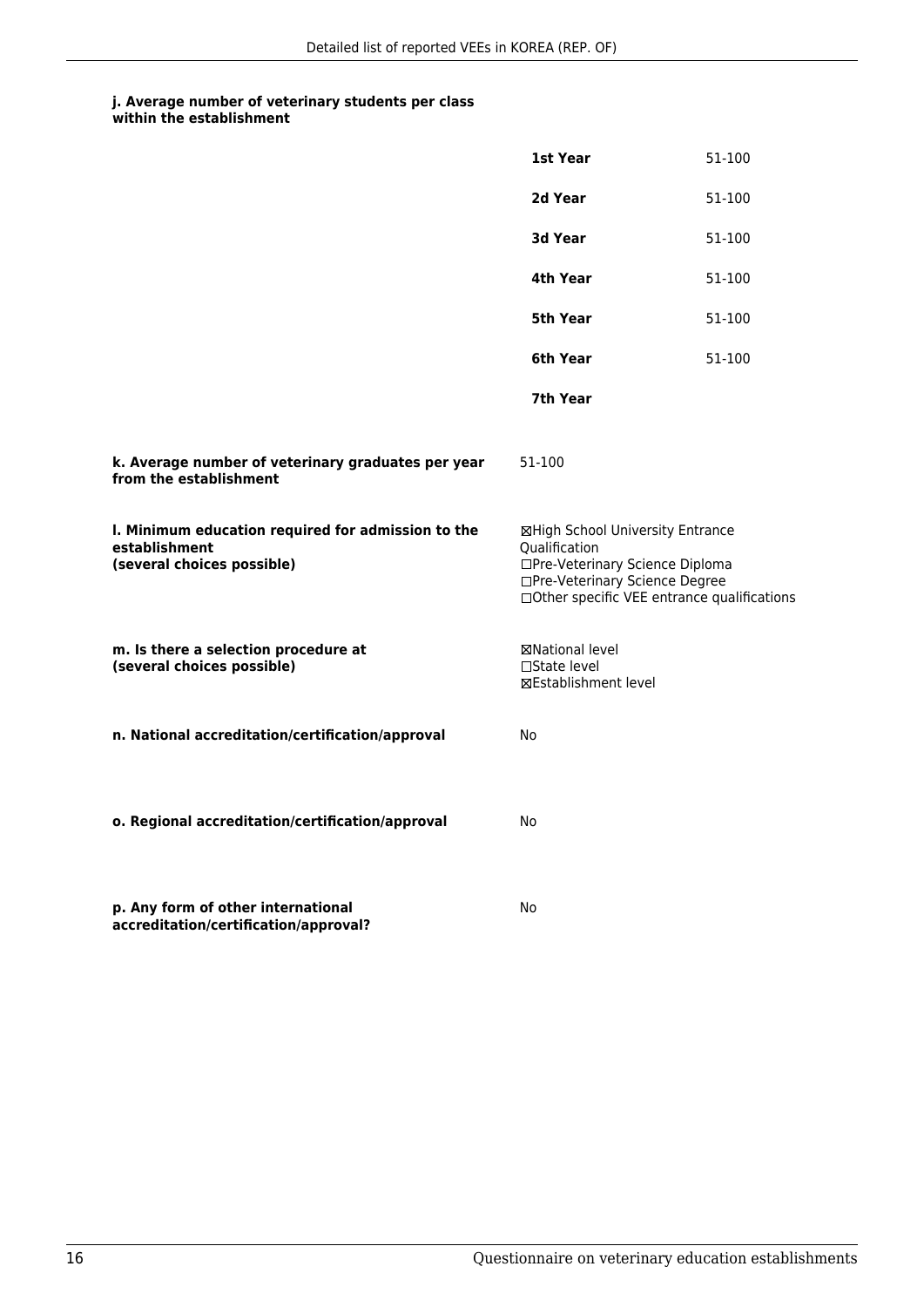### **Last modified on: 2015-11-27 05:52:13**

| a. Name of VEE                                                | College of Veterinary Medicine                                                                                     |
|---------------------------------------------------------------|--------------------------------------------------------------------------------------------------------------------|
| b. Hosting Academic Institution<br>(when relevant)            | Konkuk University                                                                                                  |
| c. Address of VEE<br>(street/city/state)                      | 120 Neungdong-ro, Gwangjin-gu, Seoul<br>143-701                                                                    |
| d. Country of VEE                                             | KOREA (REP. OF)                                                                                                    |
| e. Web-site (URL)                                             | http://veterinary.konkuk.ac.kr                                                                                     |
| f. Institution type                                           | private                                                                                                            |
| g. Year of creation                                           | 1968                                                                                                               |
| h. Veterinary degree(s) granted<br>(several choices possible) | □Specific Veterinary Diploma<br>$\Box$ Bachelor<br>$\square$ Master<br>⊠Doctor<br>DPhD<br>□ Other (please explain) |

**i. Number of years of veterinary education required for VSB (or equivalent) registration**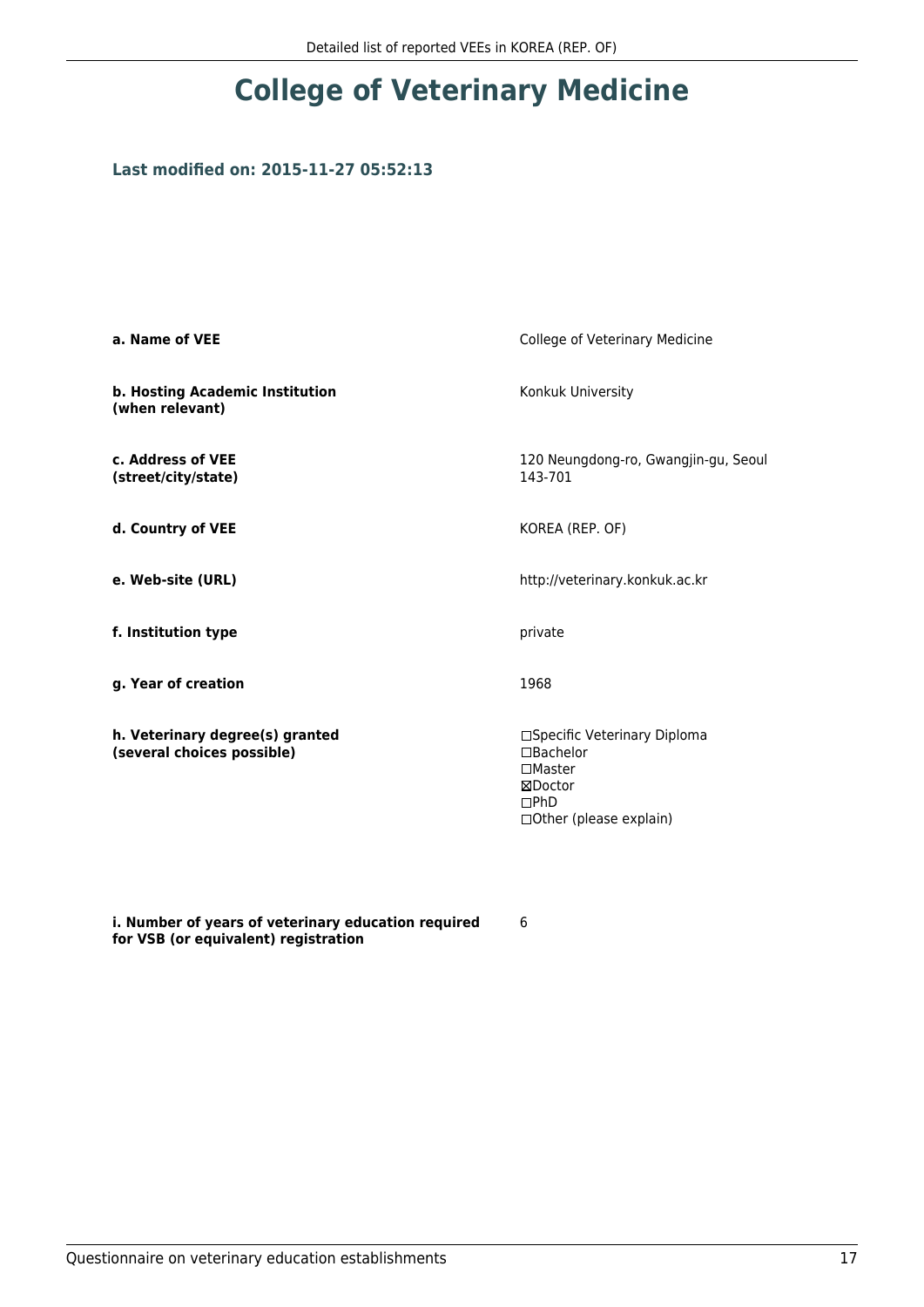|                                                                                                   | <b>1st Year</b>                                                                                                                                                       | 51-100 |
|---------------------------------------------------------------------------------------------------|-----------------------------------------------------------------------------------------------------------------------------------------------------------------------|--------|
|                                                                                                   | 2d Year                                                                                                                                                               | 51-100 |
|                                                                                                   | <b>3d Year</b>                                                                                                                                                        | 51-100 |
|                                                                                                   | 4th Year                                                                                                                                                              | 51-100 |
|                                                                                                   | <b>5th Year</b>                                                                                                                                                       | 51-100 |
|                                                                                                   | 6th Year                                                                                                                                                              | 51-100 |
|                                                                                                   | 7th Year                                                                                                                                                              |        |
| k. Average number of veterinary graduates per year<br>from the establishment                      | 51-100                                                                                                                                                                |        |
| I. Minimum education required for admission to the<br>establishment<br>(several choices possible) | ⊠High School University Entrance<br>Qualification<br>□Pre-Veterinary Science Diploma<br>□Pre-Veterinary Science Degree<br>□Other specific VEE entrance qualifications |        |
| m. Is there a selection procedure at<br>(several choices possible)                                | <b>⊠National level</b><br>$\Box$ State level<br><b>⊠Establishment level</b>                                                                                           |        |
| n. National accreditation/certification/approval                                                  | No                                                                                                                                                                    |        |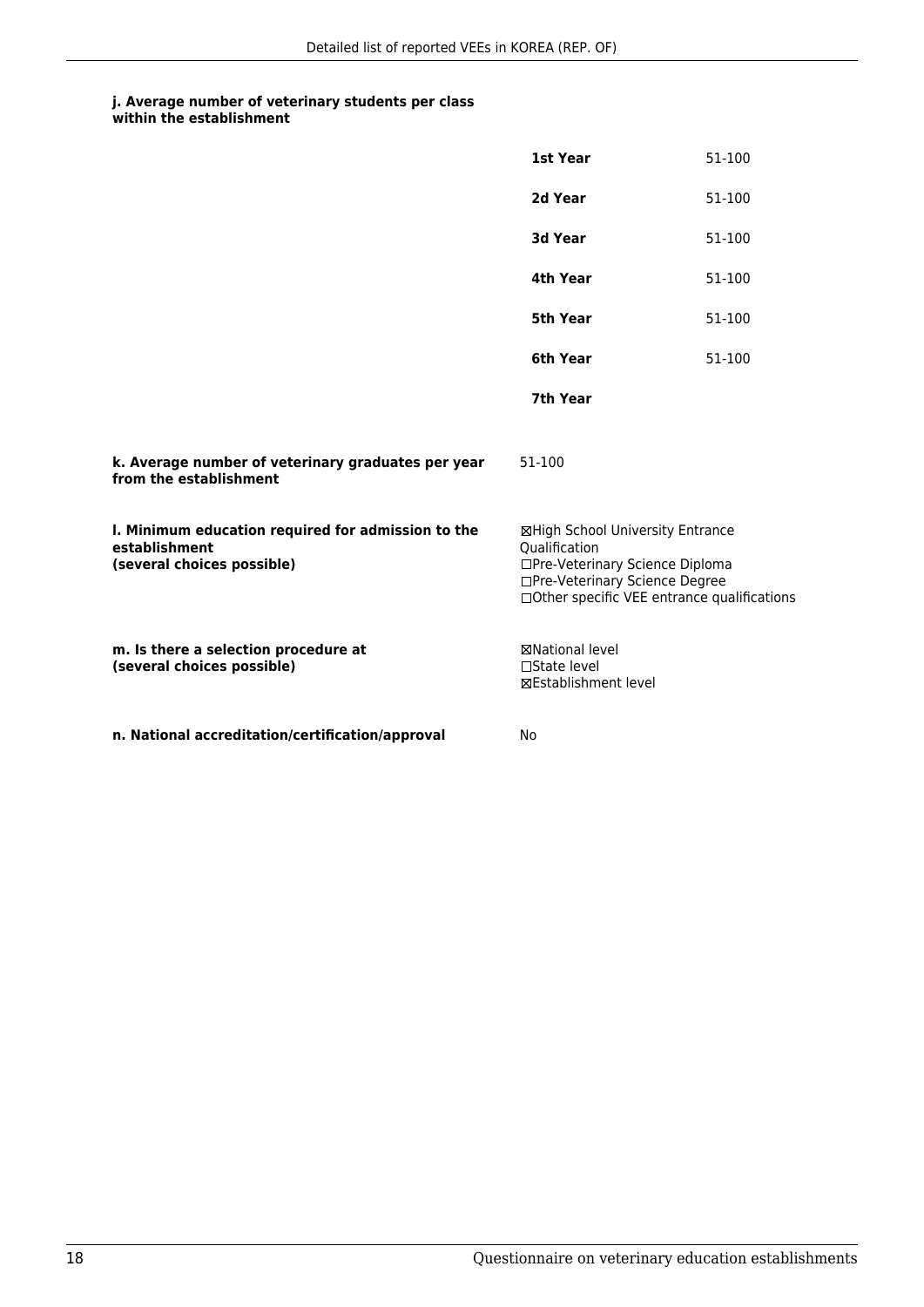#### **o. Regional accreditation/certification/approval** Yes

| <b>Accrediting agency:</b>             |                                                                                              |
|----------------------------------------|----------------------------------------------------------------------------------------------|
| Name of the Agency                     | Accreditation<br>Board for<br>Veterinary<br><b>Education in</b><br>Korea<br>(ABOVEK)         |
| <b>Address of the</b><br><b>Agency</b> | Veterinary<br>Science B/D,<br>#272-5,<br>Sehyeon-dong,<br>Bundang-gu,<br>Seongnam<br>463-824 |
| <b>Country of the</b><br>Agency        | KOREA (REP.<br>OF)                                                                           |
| Date granted (yyyy-<br>mm-dd)          | 2015-04-01                                                                                   |
| <b>Period of validity</b><br>(years)   | 5                                                                                            |

**p. Any form of other international accreditation/certification/approval?** No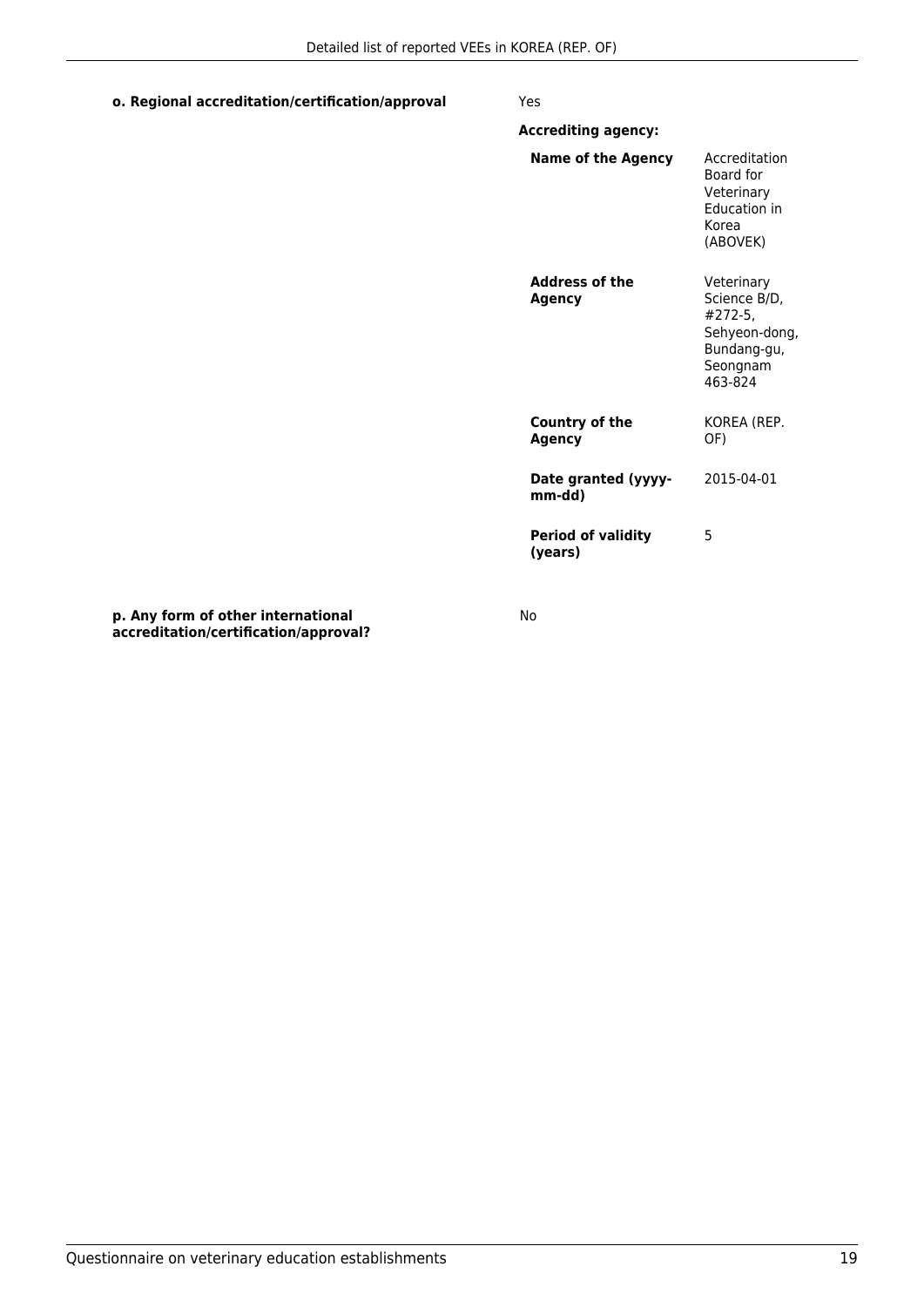### **Last modified on: 2015-11-27 05:53:52**

| a. Name of VEE                                                | College of Veterinary Medicine                                                                               |
|---------------------------------------------------------------|--------------------------------------------------------------------------------------------------------------|
| b. Hosting Academic Institution<br>(when relevant)            | Jeju National University                                                                                     |
| c. Address of VEE<br>(street/city/state)                      | Jejudaehakno 102, Jeju-si, Jeju 690-756                                                                      |
| d. Country of VEE                                             | KOREA (REP. OF)                                                                                              |
| e. Web-site (URL)                                             | http://vetmed.jejunu.ac.kr                                                                                   |
| f. Institution type                                           | public                                                                                                       |
| g. Year of creation                                           | 1952                                                                                                         |
| h. Veterinary degree(s) granted<br>(several choices possible) | □Specific Veterinary Diploma<br>□Bachelor<br>$\square$ Master<br>⊠Doctor<br>DPhD<br>□ Other (please explain) |

**i. Number of years of veterinary education required for VSB (or equivalent) registration**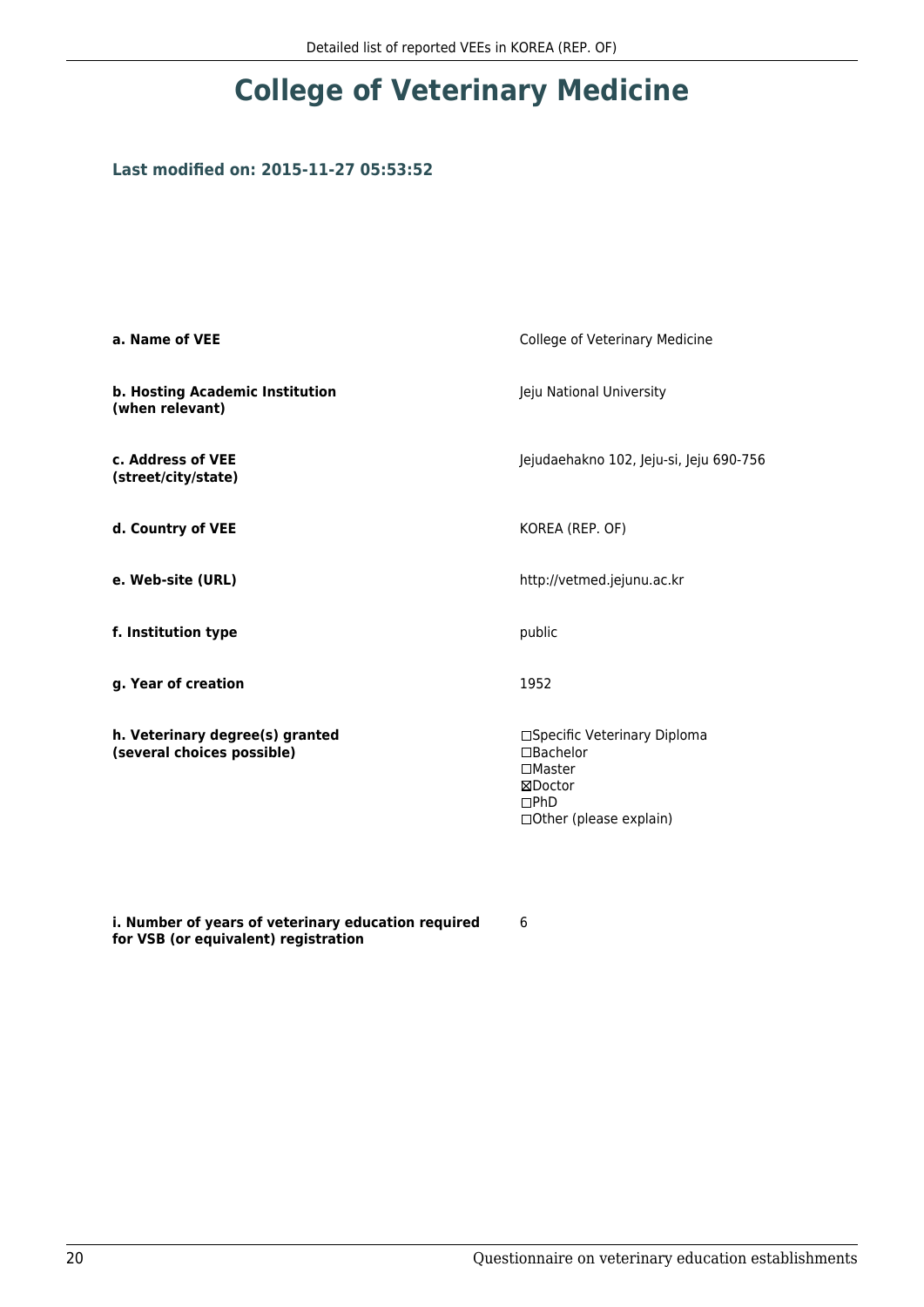|                                                                                                   | 1st Year                                                                                                                                                              | $0 - 50$ |
|---------------------------------------------------------------------------------------------------|-----------------------------------------------------------------------------------------------------------------------------------------------------------------------|----------|
|                                                                                                   | 2d Year                                                                                                                                                               | $0 - 50$ |
|                                                                                                   | 3d Year                                                                                                                                                               | $0 - 50$ |
|                                                                                                   | 4th Year                                                                                                                                                              | $0 - 50$ |
|                                                                                                   | 5th Year                                                                                                                                                              | $0 - 50$ |
|                                                                                                   | 6th Year                                                                                                                                                              | $0 - 50$ |
|                                                                                                   | 7th Year                                                                                                                                                              |          |
| k. Average number of veterinary graduates per year<br>from the establishment                      | $0 - 50$                                                                                                                                                              |          |
| I. Minimum education required for admission to the<br>establishment<br>(several choices possible) | ⊠High School University Entrance<br>Qualification<br>□Pre-Veterinary Science Diploma<br>□Pre-Veterinary Science Degree<br>□Other specific VEE entrance qualifications |          |
| m. Is there a selection procedure at<br>(several choices possible)                                | <b>⊠National level</b><br>$\Box$ State level<br><b>⊠Establishment level</b>                                                                                           |          |
| n. National accreditation/certification/approval                                                  | No                                                                                                                                                                    |          |